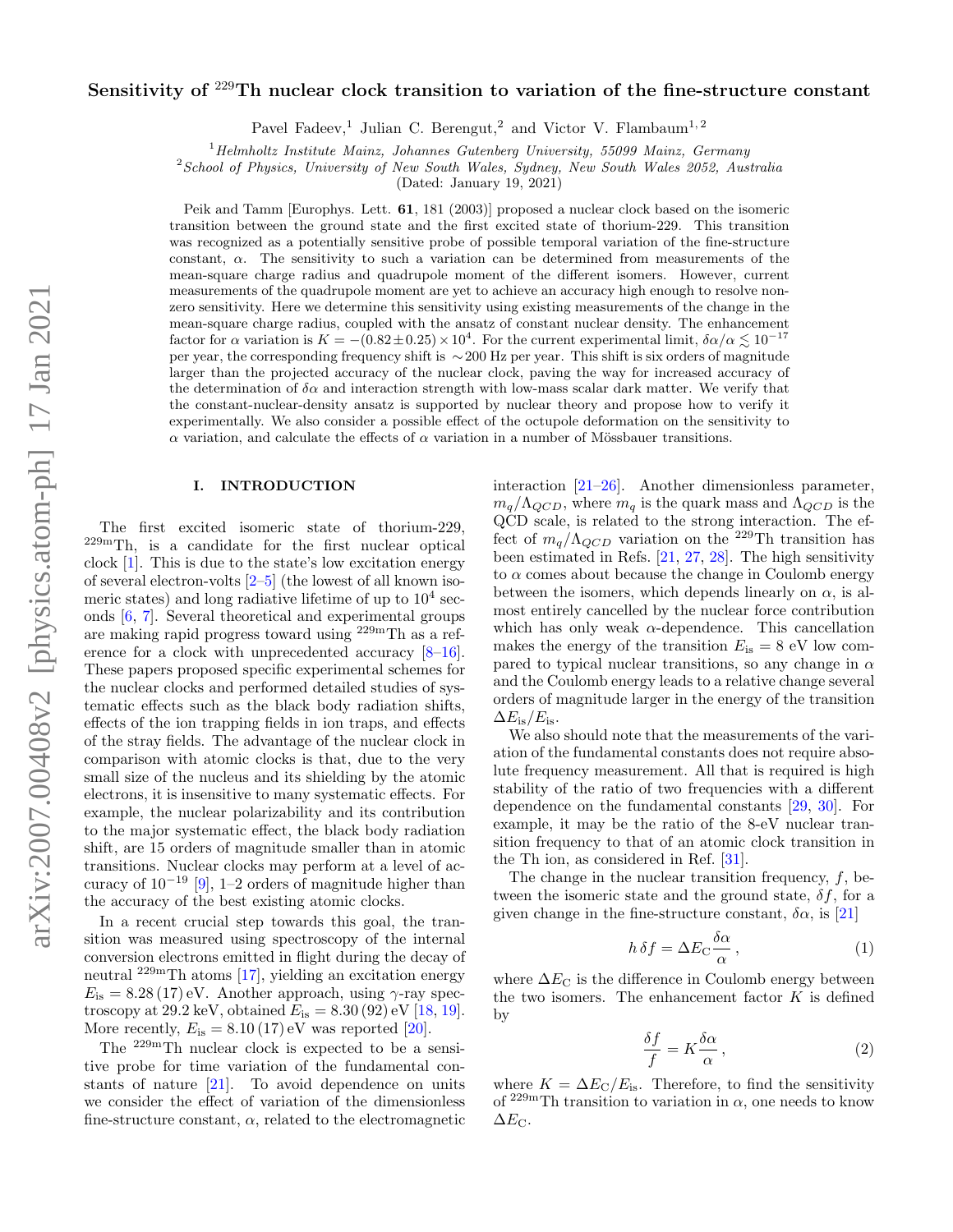The Coulomb energy  $E_{\rm C}$  depends on the shape of the nucleus. Unlike atomic systems, which are spherical due to the  $1/r$  potential from the pointlike nucleus  $(r \text{ is the})$ distance from the nucleus), nuclear systems can have deformed shapes as the potential originates from the nucleons themselves. Reference [\[25\]](#page-5-11) showed that, by modeling the nucleus as a prolate spheroid [\[32\]](#page-5-12),  $\Delta E_{\rm C}$  can be deduced from measurements of the change in nuclear charge radius and quadrupole moment between the isomeric and the ground states. Using this model with measurements of nuclear parameters, the authors of [\[33\]](#page-5-13) give a value of

$$
\Delta E_{\rm C} = -0.29(43) \,\text{MeV} \,, \tag{3}
$$

where the dominant source of error is the uncertainty in measured quadrupole moments of the ground and the exited states. Such a  $\Delta E_{\text{C}}$  is consistent with a K value anywhere between  $0$  and  $10^5$ . This can be compared to a K of about 0.1–6 for current atomic clocks  $[29, 30, 34]$  $[29, 30, 34]$  $[29, 30, 34]$  $[29, 30, 34]$ [37\]](#page-5-15).

In this paper we use the fact that the change in quadrupole moment is related to the change in charge radius to arrive at  $\Delta E_{\text{C}}$  with errors consistent with a nonzero value, consequently giving a nonzero value for K. This relationship can be understood from the assumption of a constant charge density between isomers. We verify that this assumption gives a relation that is consistent with previous results from nuclear theory [\[23\]](#page-5-16). We also test this assumption in several Mössbauer transitions, which we find have much lower sensitivities to  $\alpha$  variation than the <sup>229</sup>Th transition. Finally, following models that suggest the existence of an octupole deformation in <sup>229</sup>Th, we use a more general treatment of a deformed nuclei. The results of the two models coincide within uncertainties.

### II. PROLATE SPHEROID MODEL

We start by modeling the nucleus as a prolate spheroid with semiminor and semimajor axes a and c. The volume  $(4\pi/3) R_0^3$  depends on a and c by

$$
a^2c = R_0^3. \tag{4}
$$

The eccentricity e is defined by

$$
e^2 = 1 - \frac{a^2}{c^2},\tag{5}
$$

while the mean-square radius  $\langle r^2 \rangle$  and the quadrupole moment  $Q_0$  are

$$
\langle r^2 \rangle = \frac{1}{5} \left( 2a^2 + c^2 \right) ,
$$
  
\n
$$
Q_0 = \frac{2}{5} \left( c^2 - a^2 \right) .
$$
 (6)

The Coulomb energy can be written as a product of  $E^0_{\text{C}}$ , the Coulomb energy of an undeformed nucleus, and an



<span id="page-1-5"></span><span id="page-1-2"></span>FIG. 1. Mean-square charge radius  $\langle r^2 \rangle$  as a function of intrinsic quadrupole moment  $Q_0$  under the constant-volume ansatz for three volumes. The dashed lower curve corresponds to  $R_0$  deduced from Hartree-Fock-Bogoliubov calculations using the SkM<sup>∗</sup> functional, while the upper dotted curve is based on SIII functional (see Table [I\)](#page-2-0). The middle curve, including errors, corresponds to  $R_0 = 7.3615(16)$  fm deduced from the measurements by which [\(15\)](#page-2-1) is obtained. The red line corresponds to the  $1\sigma$  experimental range of  $Q_0$  [\[39\]](#page-5-17).

anisotropy factor due to the deformation,  $B_{\rm C}$  [\[38\]](#page-5-18),

<span id="page-1-0"></span>
$$
E_{\rm C} = E_{\rm C}^0 \, B_{\rm C} \,, \tag{7}
$$

where

$$
E_{\rm C}^0 = \frac{3}{5} \frac{q_e^2 Z^2}{R_0},\tag{8}
$$

<span id="page-1-1"></span>
$$
B_{\rm C} = \frac{(1 - e^2)^{1/3}}{2e} \ln\left(\frac{1 + e}{1 - e}\right) \,. \tag{9}
$$

Here  $q_e$  is the electron charge and Z is the number of protons.

In previous works [\[25\]](#page-5-11),  $Q_0$  and  $\langle r^2 \rangle$  were treated as independent parameters. As such, calculation of  $\Delta E_{\text{C}}$ involved derivatives of  $E_{\rm C}$  both by  $Q_0$  and by  $\langle r^2 \rangle$ :

$$
\Delta E_{\rm C} = \langle r^2 \rangle \frac{\partial E_{\rm C}}{\partial \langle r^2 \rangle} \frac{\Delta \langle r^2 \rangle}{\langle r^2 \rangle} + Q_0 \frac{\partial E_{\rm C}}{\partial Q_0} \frac{\Delta Q_0}{Q_0} \,. \tag{10}
$$

<span id="page-1-3"></span>With current experimental values  $\langle r^2 \rangle = (5.76 \text{ fm})^2$  and  $Q_0 = 9.8(1)$  fm<sup>2</sup> [\[39\]](#page-5-17), Eqs. [\(7\)](#page-1-0) and [\(10\)](#page-1-1) give

<span id="page-1-7"></span>
$$
\Delta E_{\rm C} = -485 \,\text{MeV} \frac{\Delta \langle r^2 \rangle}{\langle r^2 \rangle} + 11.6 \,\text{MeV} \frac{\Delta Q_0}{Q_0} \,. \tag{11}
$$

Substitution of measured changes in mean-square radius and quadrupole moment [\[33\]](#page-5-13),  $\Delta \langle r^2 \rangle = 0.012$  (2) fm<sup>2</sup> and  $\Delta Q_0/Q_0 = -0.01(4)$ , gives the limit [\(3\)](#page-1-2).

<span id="page-1-4"></span>Let us now consider the ansatz of constant charge density between isomers, equivalent to the ansatz of constant volume. That is,  $R_0$  and hence  $E_C^0$  are kept constant in the isomeric transition. Therefore, changes in  $\langle r^2 \rangle$  and  $Q_0$  are coupled by [\(4\)](#page-1-3) using [\(6\)](#page-1-4). We show this dependence graphically in Fig. [1,](#page-1-5) and we can express it as

<span id="page-1-6"></span>
$$
\frac{dQ_0}{d\langle r^2 \rangle} = 1 + \frac{2\langle r^2 \rangle}{Q_0} = 7.8, \tag{12}
$$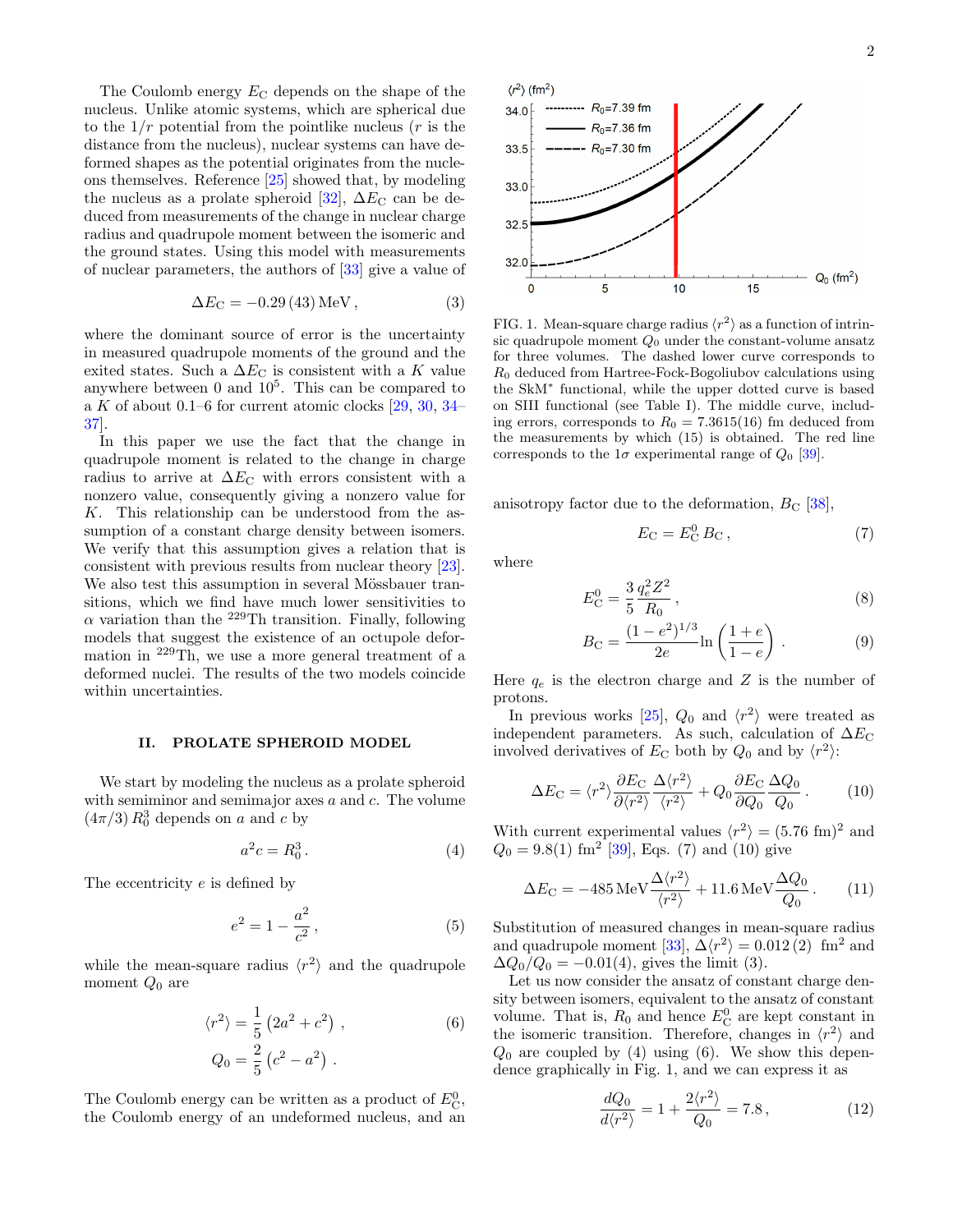<span id="page-2-0"></span>TABLE I. Theoretical values of root-mean-square radius  $r_{\rm rms}, Q_0, \Delta Q_0$ , and  $\Delta r_{\rm rms}$  calculated using Hartree-Fock-Bogoliubov approach with two energy functionals, SkM<sup>∗</sup> and SIII. In the fifth row we deduce the relationship between  $\Delta Q_0$ and  $\Delta\langle r^2\rangle$ , which may be compared to the result of the constant density ansatz,  $dQ_0/d\langle r^2 \rangle = 7.8$ . In the last two rows we show the change in Coulomb energy from direct calculation and using [\(14\)](#page-2-2) with calculated values of charge radii.

|                                              | $\rm SkM^*$ |          | SHI         |                  |
|----------------------------------------------|-------------|----------|-------------|------------------|
|                                              | $\, n$      | р        | $n_{\rm c}$ | $\boldsymbol{p}$ |
| $r_{\rm rms}$ (fm) <sup>a</sup>              | 5.8716      | 5.7078   | 5.8923      | 5.7769           |
| $Q_0$ (fm <sup>2</sup> ) <sup>a</sup>        | 9.2608      | 9.3717   | 9.0711      | 9.1643           |
| $\Delta Q_0$ (fm <sup>2</sup> ) <sup>a</sup> | 0.2647      | 0.2756   | $-0.0516$   | $-0.0495$        |
| $\Delta r_{\rm rms}$ (fm) <sup>a</sup>       | 0.0036      | 0.0039   | $-0.0005$   | $-0.0005$        |
| $\Delta Q_0/\Delta \langle r^2 \rangle$      | 6.26        | 6.19     | 8.76        | 8.57             |
| $\Delta E_{\rm C}$ (MeV) <sup>b</sup>        |             | $-0.307$ |             | 0.001            |
| $\Delta E_{\rm C}$ (MeV) <sup>a</sup>        |             | $-0.287$ |             | 0.036            |

<sup>a</sup> From Ref. [\[23\]](#page-5-16), Table II and Eq. [\(14\)](#page-2-2) for  $\Delta E_{\text{C}}$ .

 $<sup>b</sup>$  From Ref. [\[23\]](#page-5-16), Table I.</sup>

where 7.8 corresponds to the experimental values. Substitution of [\(12\)](#page-1-6) into [\(11\)](#page-1-7) gives us the following result:

<span id="page-2-6"></span>
$$
\Delta E_{\rm C} = -180 \,\text{MeV} \,\frac{\Delta \langle r^2 \rangle}{\langle r^2 \rangle} \,. \tag{13}
$$

The relation between changes in  $\langle r^2 \rangle$  and  $Q_0$  can also be obtained from nuclear calculations where the constant-density ansatz is not assumed. Results of the Hartree-Fock-Bogoliubov calculations of [\[23\]](#page-5-16) are summa-rized in Table [I.](#page-2-0) We extract  $\Delta Q_0/\Delta \langle r^2 \rangle$  for two different energy functionals, SkM<sup>∗</sup> and SIII, and for both protons and neutrons (for details see [\[23\]](#page-5-16)). In all cases the derivative is close to that predicted by the constant-density ansatz.

In addition to the results reproduced in Table [I,](#page-2-0) Ref. [\[23\]](#page-5-16) presents Hartree-Fock calculations (which do not include pairing) using the same functionals. For SkM<sup>∗</sup> , the Hartree-Fock calculations give the wrong sign for  $\langle r^2 \rangle$ , while for SIII the change between isomers is very small and susceptible to numerical noise. Nevertheless in both cases the Hartree-Fock calculations give reasonably close values for the derivative.

For the Hartree-Fock-Bogoliubov calculations, the SkM<sup>∗</sup> better reproduces the measured energy interval and change in the nuclear radius between the isomers. We take the average of the SkM<sup>\*</sup> value  $dQ_0/d\langle r^2\rangle$  for protons and the experimental value from [\(12\)](#page-1-6) as our estimate of the derivative, and their difference as an estimate of the derivative's uncertainty, giving  $dQ_0/d\langle r^2 \rangle = 7.0$  ([1](#page-2-3).6). <sup>1</sup>

With this we write the change in Coulomb energy  $\Delta E_{\rm C}$  in terms of the change in mean-square radius at the physical point as

<span id="page-2-2"></span>
$$
\Delta E_{\rm C} = -210\,(60)\,\text{MeV}\,\frac{\Delta\langle r^2\rangle}{\langle r^2\rangle} \,. \tag{14}
$$

The last row in Table [I](#page-2-0) lists the results of application of this formula to the nuclear calculations of  $\Delta r_{\rm rms}$  from [\[23\]](#page-5-16). Filling in the measured  $\Delta \langle r^2 \rangle = 0.0105(13) \text{ fm}^2 \,[40] \text{ and } \langle r^2 \rangle = (5.76 \text{ fm})^2 \,[41],$  $\Delta \langle r^2 \rangle = 0.0105(13) \text{ fm}^2 \,[40] \text{ and } \langle r^2 \rangle = (5.76 \text{ fm})^2 \,[41],$  $\Delta \langle r^2 \rangle = 0.0105(13) \text{ fm}^2 \,[40] \text{ and } \langle r^2 \rangle = (5.76 \text{ fm})^2 \,[41],$  $\Delta \langle r^2 \rangle = 0.0105(13) \text{ fm}^2 \,[40] \text{ and } \langle r^2 \rangle = (5.76 \text{ fm})^2 \,[41],$  $\Delta \langle r^2 \rangle = 0.0105(13) \text{ fm}^2 \,[40] \text{ and } \langle r^2 \rangle = (5.76 \text{ fm})^2 \,[41],$ we obtain

$$
\Delta E_{\rm C} = -0.067(19)\,\text{MeV},\tag{15}
$$

<span id="page-2-1"></span>
$$
K = -0.82\,(25) \times 10^4\,. \tag{16}
$$

Since our model does not rely on the measured  $\Delta Q_0$ , which gives the biggest error in  $(3)$ , the result of  $(15)$ has smaller error than [\(3\)](#page-1-2). We also predict  $\Delta Q_0/Q_0 =$  $0.0075(20)$  fm<sup>2</sup> which is within the experimental error of  $\Delta Q_0/\dot{Q_0} = -0.01(4)$  fm<sup>2</sup> presented in Ref. [\[33\]](#page-5-13).

# III. EFFECT OF OCTUPOLE DEFORMATION

Nuclear calculations of N. Minkov and A. Pálffy suggest that the <sup>229</sup>Th nucleus has an octupole deformation  $[7, 42]$  $[7, 42]$  $[7, 42]$  (see also a recent experiment  $[43]$ ). They therefore describe the nucleus using a quadrupole-octupole model, obtaining a fair comparison to experimental results [\[7,](#page-4-4) [42\]](#page-5-21). This prompts us to include an octupole deformation in addition to the quadrupole deformation.

To facilitate this we describe the nucleus shape by its radius vector in axially symmetric spherical harmonics [\[44,](#page-5-23) [45\]](#page-5-24),

$$
r(\theta) = R_s \left[ 1 + \sum_{n=1}^{N} (\beta_n Y_{n0}(\theta)) \right], \qquad (17)
$$

where the coefficients  $\beta_n$  are called deformation parameters and  $N = 3$  for the quadrupole-octupole model (pear shape). The length  $R_s$  is defined by normalization of the volume to that of the undeformed nucleus,

$$
\frac{2\pi}{3} \int_0^{\pi} r^3(\theta) \sin \theta \, d\theta = \frac{4\pi R_0^3}{3} \,. \tag{18}
$$

The parameter  $\beta_1$  is set such that the center of mass of the shape is at the origin of the coordinate system.

The mean-square radius and the intrinsic quadrupole moment of the nucleus are related to the deformation parameters  $\beta_2$  and  $\beta_3$  through  $r(\theta)$  by

$$
\langle r^2 \rangle = \int r^2(\theta) \rho(r) d^3r \,, \tag{19}
$$

<span id="page-2-5"></span><span id="page-2-4"></span>
$$
Q_0 = 2 \int r^2(\theta) P_2(\cos \theta) \rho(r) d^3 r, \qquad (20)
$$

<span id="page-2-3"></span><sup>1</sup> Alternatively, we could use the average value between SkM\* and SIII numbers for the derivatives  $\Delta Q_0 / \Delta r^2$  but the change in the result would be within the error bars.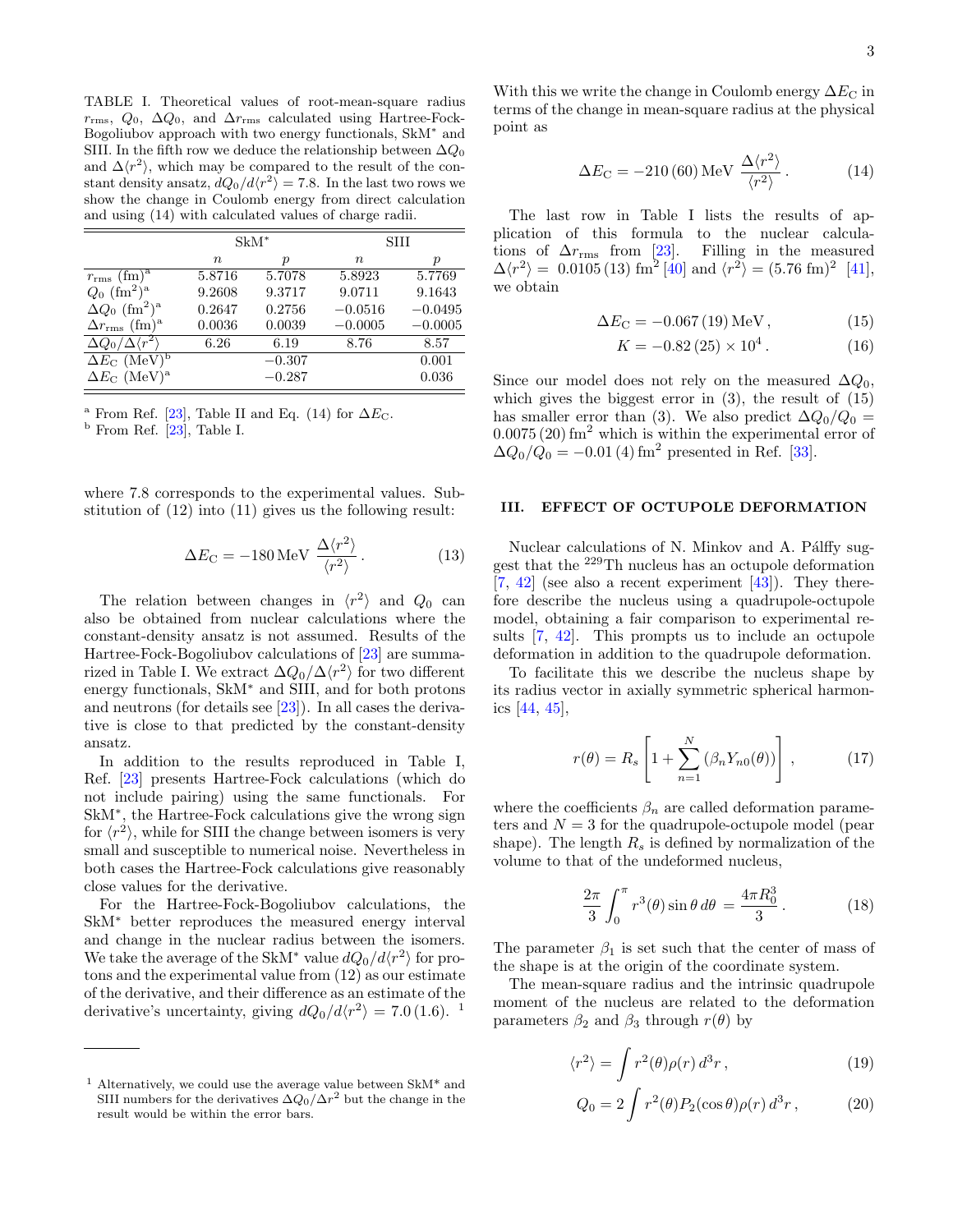

<span id="page-3-0"></span>FIG. 2. Deformation parameter  $\beta_2$  derived using [\(19\)](#page-2-4) and [\(20\)](#page-2-5) with experimental values of  $Q_0 = 9.8 \text{ fm}^2$  and  $\langle r^2 \rangle =$  $(5.76 \,\mathrm{fm})^2$ , as a function of  $\beta_3$ .

where  $\rho(r)$  is the charge density divided by the total charge. The factor 2 in [\(20\)](#page-2-5) is a matter of definition [\[46\]](#page-5-25), and fits with the special case of  $Q_0$  in [\(6\)](#page-1-4).

To determine  $\beta_2$  for the pear shape, we solve [\(19\)](#page-2-4) and [\(20\)](#page-2-5) using the experimental values of  $Q_0$  and  $\langle r^2 \rangle$ . As the octupole moment of <sup>229</sup>Th has not yet been measured, we take  $\beta_3 = 0.115$  from nuclear calculations [\[7\]](#page-4-4). We arrive at  $\beta_2 = 0.22$  and  $R_s = 7.3$  fm. This value of  $\beta_2$  is fairly close to the theoretical prediction of [\[7\]](#page-4-4),  $\beta_2 = 0.24$ , and is not particularly sensitive to the chosen value of  $\beta_3$  (see Fig. [2\)](#page-3-0).

In this model the anisotropy factor is [\[32\]](#page-5-12)

$$
B_{\rm C} = 1 - \frac{5}{4\pi} \sum_{n=2}^{\infty} \frac{n-1}{2n+1} \beta_n^2 + \mathcal{O}(\beta_n^3) \ . \tag{21}
$$

Higher-order terms do not change our results within stated errors. With the aforementioned values for  $\beta_2$  and  $\beta_3$ , we obtain for the constant-density ansatz (i.e., constant  $E_C^0$ ),

$$
\Delta E_{\rm C} = -76 \,\text{MeV} \,\Delta \beta_2^2 - 108 \,\text{MeV} \,\Delta \beta_3^2 \tag{22}
$$

$$
\approx -190 \,\text{MeV} \,\frac{\Delta \langle r^2 \rangle}{\langle r^2 \rangle} - 0.42 \,\text{MeV} \,\frac{\Delta \beta_3^2}{\beta_3^2} \,. \tag{23}
$$

Equation [\(23\)](#page-3-1) is obtained by substituting [\(25\)](#page-3-2), and is in good agreement with [\(13\)](#page-2-6). We see that the sensitivity of the nuclear clock to  $\alpha$ -variation does not depend strongly on the octupole moment.

# IV. DISCUSSION

The constant-volume ansatz used in the present work may be tested in experiments. This ansatz allows one to relate the change in nuclear quadrupole moment to the change in nuclear charge radius. Therefore, determination of  $\Delta \langle r^2 \rangle$  by measuring the field isotope shift of atomic transitions, and extraction of  $\Delta Q_0$  from the

hyperfine structure or nuclear rotational bands, gives a measure of the change in the nuclear charge density.

A specific procedure can be encoded in the change in mean-square radius [\[47,](#page-5-26) [48\]](#page-5-27)

<span id="page-3-2"></span>
$$
\Delta \langle r^2 \rangle = \Delta \langle r^2 \rangle_{\rm sph} + \Delta \langle r^2 \rangle_{\rm def} . \tag{24}
$$

Here the spherical part  $\Delta \langle r^2 \rangle_{\rm sph}$  describes the change in nuclear volume, i.e., volume contribution, and  $\Delta \langle r^2 \rangle_{\text{def}}$ describes the deformation part assuming a constant volume, i.e., shape contribution. The latter can be expressed by deformation parameters [\[47–](#page-5-26)[50\]](#page-5-28)

$$
\Delta \langle r^2 \rangle = \Delta \langle r^2 \rangle_{\rm sph} + \frac{5}{4\pi} \langle r^2 \rangle_{\rm sph} \left( \Delta \beta_2^2 + \Delta \beta_3^2 + \ldots \right), (25)
$$

where  $\langle r^2 \rangle_{\rm sph}$  is the mean-square charge radius of the nucleus assuming a spherical distribution. Equation [\(25\)](#page-3-2) can be used in the future to test the volume-conservation hypothesis in isomers, once the  $\Delta\beta$  is determined to higher accuracy.

Using existing experimental data [\[33\]](#page-5-13) we may conclude that the relative change in volume between <sup>229</sup>Th isomers is less than a few parts per thousand, while the calculations in [\[23\]](#page-5-16) imply a fractional volume change of about  $5 \times 10^{-4}$ . This gives a quantitative evaluation of the constant-volume ansatz, which at times is used in the literature (see, e.g., [\[51](#page-5-29)[–53\]](#page-5-30)).

The sensitivity to potential variation of  $\alpha$ , i.e., the enhancement factor  $K$ , is three orders of magnitude larger than that of the most sensitive atomic clocks. For the present experimental bound  $\delta \alpha / \alpha \leq 10^{-17}$  per year, the frequency shift is up to ∼200 Hz per year. Since such a frequency shift is six orders of magnitude larger than the projected accuracy of the nuclear clock [\[9\]](#page-4-7), an unexplored range of  $\delta \alpha$  may be tested. As discussed in Refs. [\[54–](#page-5-31) [56\]](#page-5-32), the interaction between low-mass scalar dark matter and the electromagnetic field leads to oscillatory variation of  $\alpha$ . Therefore, the improvement in the sensitivity to  $\alpha$  variation by six orders of magnitude afforded by such a clock should also lead to improved sensitivity in the search for low-mass scalar dark matter.

<span id="page-3-1"></span>We should note a certain similarity between the research on <sup>229</sup>Th isomeric transition and the very extensive experimental and theoretical studies of isomeric (chemical) shifts in Mössbauer spectroscopy, which also involve effects of the change in the nuclear charge radius and electric quadrupole moment between the ground and excited nuclear states connected by a  $\gamma$  transition. X-ray studies of muonic atoms are also able to deduce these nuclear properties. Using the same technique as in  $^{229}\mathrm{Th}$  we calculated the Coulomb energy difference  $\Delta E_{\mathrm{C}}$ and the relative sensitivity to  $\alpha$  variation K for nuclei where we have found sufficient experimental data. The results are presented in Table [II.](#page-4-8) The enhancement factors K for Mössbauer transitions ( $K = \Delta E_C/E_{\text{is}} \sim 1$  – 30) are much smaller than K for  $2^{29}$ Th since the energy of Mössbauer transitions is much larger,  $E \sim 5 - 100$ KeV. However, they are comparable or even bigger than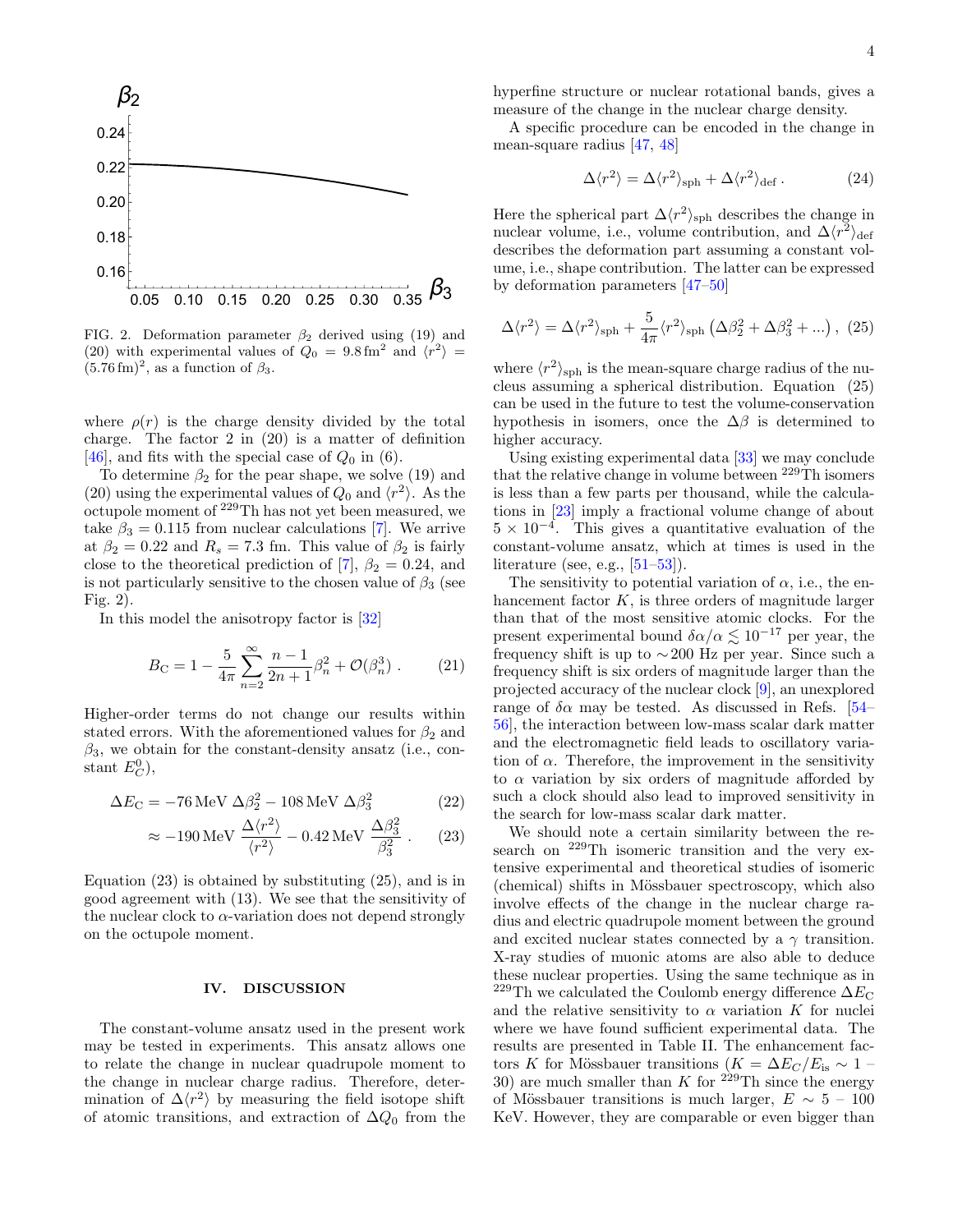<span id="page-4-8"></span>TABLE II. Sensitivity of Mössbauer transitions to variation of the fine structure constant. Coulomb energy shifts  $\Delta E_{\rm C}$  and enhancement factors K are calculated using data from quadrupole moments [\[58\]](#page-5-33) and isomeric shift measurements [\[59\]](#page-5-34). In columns 2 and 4 we use the constant density ansatz, where we have assumed a 25% error from the ansatz, Eq. [\(12\)](#page-1-6), and 50% error in the values of  $\Delta \langle r^2 \rangle$  from Mössbauer isomer shifts [\[59\]](#page-5-34). The Eu isomers have more accurate values of  $\Delta \langle r^2 \rangle$  taken from muonic x-ray and Mössbauer data [\[60](#page-5-35)[–62\]](#page-5-36). Columns 3 and 5 use experimental values of  $\Delta Q_0$  from [\[58\]](#page-5-33) in the general formula [\(10\)](#page-1-1). The ground-state  $\langle r^2 \rangle$  values are taken from [\[41\]](#page-5-20). <sup>229</sup>Th results are shown for comparison (discussed in the main text).

|                                        | $\Delta E_{\rm C}$ (MeV) |              | K                       |                         |
|----------------------------------------|--------------------------|--------------|-------------------------|-------------------------|
|                                        | constant density         | general      | constant density        | general                 |
| $^{151}\mathrm{Eu}$ 22 keV             | $-0.099(51)$             | $-0.099(85)$ | 4.6(2.4)                | 4.6(4.0)                |
| $^{153}\mathrm{Eu}$ 103 keV            | 0.32(18)                 | 0.02(15)     | 3.1(1.8)                | 0.2(1.5)                |
| $^{155}\text{Gd}$ 105 keV              | 0.030(22)                | 0.08(32)     | 0.28(21)                | 0.8(3.1)                |
| $^{157}\mathrm{Gd}$ 64 keV             | $-0.055(41)$             | $-0.06(21)$  | 0.86(63)                | 0.9(3.3)                |
| $^{161}\mathrm{Dy}$ 75 keV             | $-0.031(23)$             | 0.29(55)     | 0.42(31)                | 3.8(7.4)                |
| $^{181}\mathrm{Ta}$ – $6~\mathrm{keV}$ | 0.19(13)                 | 0.20(26)     | 30(21)                  | 32(41)                  |
| $^{243}\mathrm{Am}$ 84 keV             | 0.23(17)                 | 0.45(75)     | 2.8(2.0)                | 5.4(9.0)                |
| $^{229}\mathrm{Th}$ $\,$ 8 eV          | $-0.067(19)$             | $-0.26(39)$  | 0.82(25)10 <sup>4</sup> | 3.1(4.8)10 <sup>4</sup> |

 $K \sim 0.1 - 6$  in atomic clocks. The energy resolution in Mössbauer  $\gamma$  transitions may be as good as 10<sup>-18</sup>, see, e.g., the measurement of the gravitational redshift in Ref. [\[57\]](#page-5-37) where such a resolution was achieved after 5 days of measurements. This is even higher than that achieved recently in optical transitions,  $10^{-17} - 10^{-18}$ . However, the authors of Ref. [\[57\]](#page-5-37) noted a problem with solid state effects which are difficult to control.

The results in Table [II](#page-4-8) serve as a test of the constant density ansatz. The predictions for  $\Delta E_{\rm C}$  using the constant-density model and using the more general for-

mula, [\(10\)](#page-1-1), with experimental data for both  $\Delta \langle r^2 \rangle$  and  $\Delta Q_0$ , agree within error bars. In these examples, using one of the values of  $\Delta \langle r^2 \rangle$  or  $\Delta Q_0$ , the constant density ansatz reproduces the other value within error bars. This provides a check on the validity of the ansatz.

We thank Adriana Pálffy, Anne Fabricant, Angela Moller, and Vadim Ksenofontov for their help. The work was supported by the Australian Research Council Grants No. DP190100974 and DP20010015, the Gutenberg Fellowship, and the Alexander von Humboldt Foundation.

- <span id="page-4-0"></span>[1] E. Peik and C. Tamm, Europhys. Lett. 61, 181 (2003).
- <span id="page-4-1"></span>[2] C. W. Reich and R. G. Helmer, Phys. Rev. Lett. 64, 271 (1990).
- [3] R. G. Helmer and C. W. Reich, Phys. Rev. C 49, 1845 (1994).
- [4] B. R. Beck, J. A. Becker, P. Beiersdorfer, G. V. Brown, K. J. Moody, J. B. Wilhelmy, F. S. Porter, C. A. Kilbourne, and R. L. Kelley, Phys. Rev. Lett. 98, 142501 (2007).
- <span id="page-4-2"></span>[5] B. R. Beck, J. A. Becker, P. Beiersdorfer, G. V. Brown, K. J. Moody, C. Y. Wu, J. B. Wilhelmy, F. S. Porter, C. A. Kilbourne, and R. L. Kelley, Report No. LLNL-PROC-415170 (Los Alamos National Laboratory, 2009).
- <span id="page-4-3"></span>[6] E. V. Tkalya, C. Schneider, J. Jeet, and E. R. Hudson, Phys. Rev. C 92, 054324 (2015).
- <span id="page-4-4"></span> $[7]$  N. Minkov and A. Pálffy, Phys. Rev. Lett.  $118$ , 212501 (2017).
- <span id="page-4-5"></span>[8] S. G. Porsev, V. V. Flambaum, E. Peik, and Chr. Tamm,

Phys. Rev. Lett 105,182501 (2010).

- <span id="page-4-7"></span>[9] C. J. Campbell, A. G. Radnaev, A. Kuzmich, V. A. Dzuba, V. V. Flambaum, and A. Derevianko, Phys. Rev. Lett. 108, 120802 (2012).
- [10] P. G. Thirolf, B. Seiferle, and L. von der Wense, J. Phys. B: At. Mol. Opt. Phys. 52, 203001 (2019).
- [11] L. von der Wense, B. Seiferle, and P. G. Thirolf, Meas. Tech. 60, 1178 (2018).
- [12] E. V. Tkalya, Phys. Rev. Lett. 124, 242501 (2020).
- [13] B. S. Nickerson, M. Pimon, P. V. Bilous, J. Gugler, K. Beeks, T. Sikorsky, P. Mohn, T. Schumm, and A. Pálffy, Phys. Rev. Lett. 125, 032501 (2020).
- [14] S. G. Porsev, V.V. Flambaum, Phys. Rev. A 81, 032504 (2010).
- [15] S.G. Porsev, V.V. Flambaum, Phys. Rev. A81, 042516 (2010).
- <span id="page-4-6"></span>[16] A. Ya. Dzyublik, Phys. Rev. C 102, 024604 (2020).